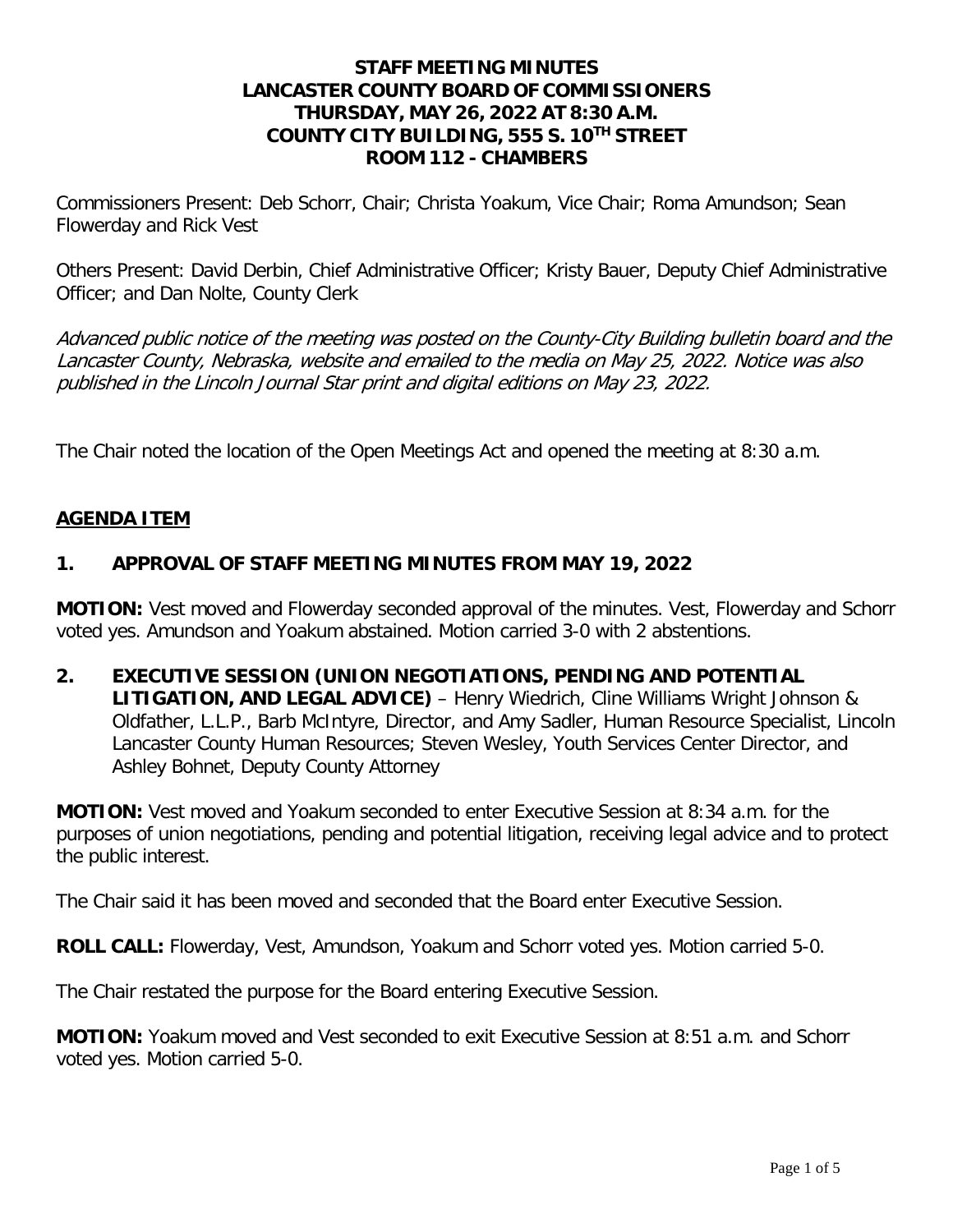## **ACTION ITEMS**

#### **A. Recommendation from the Purchasing Agent and County Engineer to award a bid to Midwest Infrastructure, Inc. for repair of Culvert Maintenance 2022 (Phase II), Project No. 22-21. Bid No. 22-120. The estimated total cost to the County is \$1,167,531.05.)**

Kristy Bauer explained the need for the board to approve the recommendation in order that the projects could proceed.

**MOTION:** Amundson moved and Yoakum seconded approval of the recommendation from the Purchasing Agent and County Engineer to Award a bid to Midwest Infrastructure, Inc for repair of Culvert Maintenance 2022 Project No. 22-21. Amundson, Yoakum, Flowerday, Vest, and Schorr voted yes. Motion carried 5-0.

#### **B. Authorize the Chair to sign a letter in support of a Federal Transit Administration (FTA) Bus & Bus Facilities and Low or No Emission Grants for StarTran's proposed Lincoln Multimodal Transportation Center (LMTC)**

David Derbin informed the board the reason for the letter supporting the proposed Lincoln Multimodal Transportation Center.

**MOTION:** Yoakum moved and Vest seconded a motion to Authorize the Chair to sign a letter in support of a Federal Transit Administration Bus and Bus Facilities Low or No Emission Grants for StarTran proposed Lincoln Multimodal Transportation Center. Vest, Amundson, Yoakum, Flowerday, and Schorr voted yes. Motion carried 5-0.

## **CHIEF ADMINISTRATIVE OFFICER REPORT**

**A. CLAIM FOR REVIEW: Voucher 765093 on Batch 280682 to Nebraska Industrial Refrigeration, dated May 20, 2022, for a total of \$2,980.00. This claim includes billing for services performed January 13, 2022. These claims are beyond the 90-day time period (see Neb. Rev. Stat. §23-135).**

Derbin reviewed the claim (see agenda packet).

**MOTION:** Amundson moved and Vest seconded to move the claim to a Tuesday meeting. Amundson, Yoakum, Flowerday, Vest and Schorr voted yes. Motion carried 5-0.

## **B. REGULAR MEETING AND STAFF MEETING SCHEDULE FOR JUNE**

#### **1. June 9, 2022 (Lack of quorum)**

Due to a lack of a quorum, the June 9<sup>th</sup> Staff Meeting is cancelled.

#### **2. Other potential cancellations**

None noted.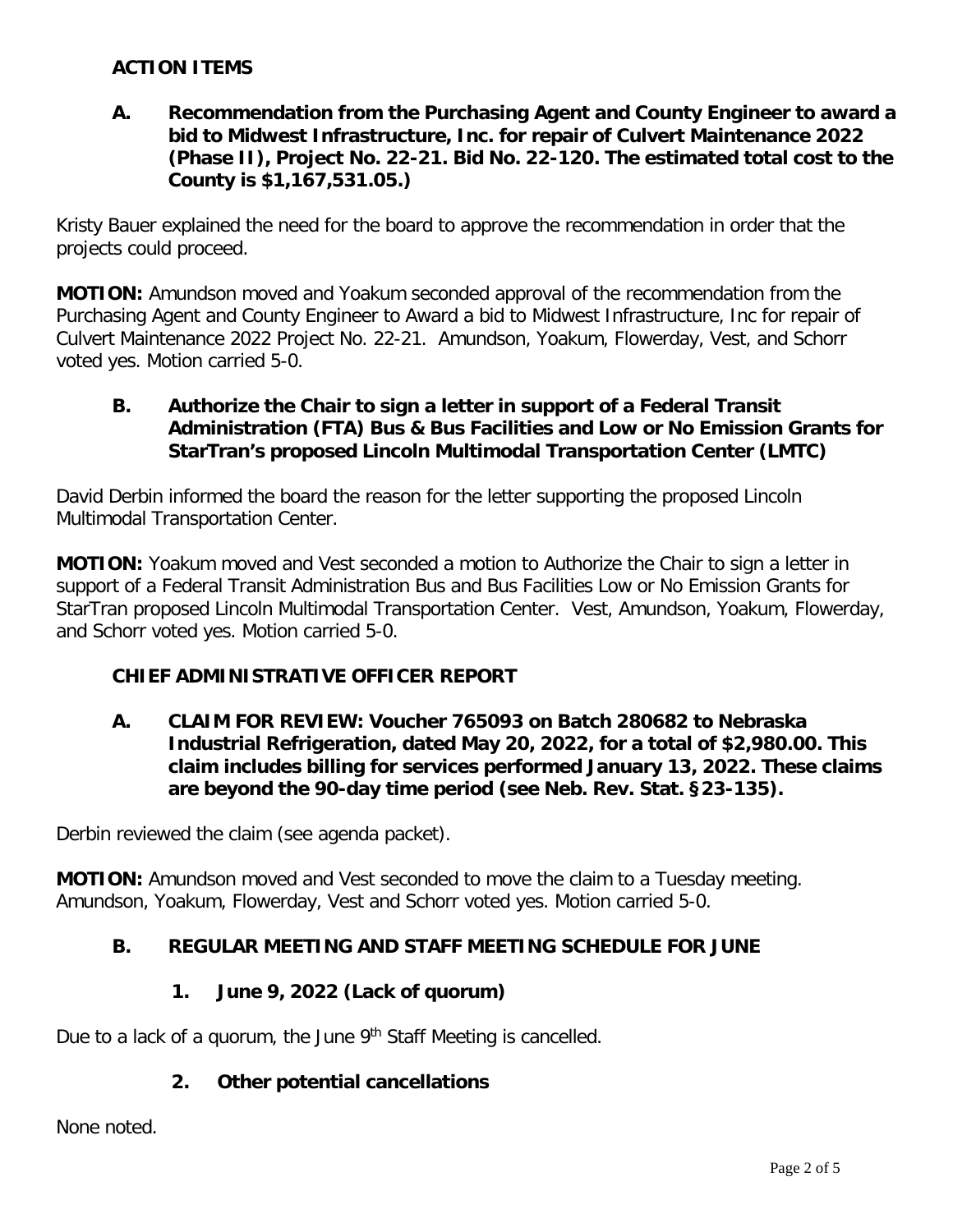# **C. JUNE 1, 2022, CHAMBER COFFEE**

Flowerday and Yoakum will be attending the Chamber Coffee

# **D. APPOINTEE TO RURAL FIRE RADIO STEERING COMMITTEE**

Flowerday will serve as the County Board member on the Rural Fire Radio Steering Committee.

# **3. AGENCY BUDGETS** – Dennis Meyer, Budget and Fiscal Officer

**A. COUNTY SHERIFF** – Terry Wagner, Sheriff, and Ben Houchin, Chief Deputy Sheriff

Wagner noted that without salary increases, the budget would be increasing by 2.7%. 83% of the Sheriff's Budget is salaries and benefits. The budget is approximately \$16,600,000 and revenue is \$2,400,000. Some of the issues driving the budget are two anticipated retirement payouts, training for new officers, increasing fuel costs, and GIS increases. Wagner noted a decrease in ammunition costs, as well as few accidents with County Sheriff vehicles.

For potential revenue increases, Wagner noted that some of their fees have not been adjusted since the 1980's.

Houchin discussed the need for overtime if there are delays in hiring and said they may reassign individuals with other duties to lessen overtime. Wagner noted that overtime can be hard on employees and their families. He said that some cars they have budgeted to replace older vehicles have not yet been delivered, and that some equipment needed for the patrol cars is not currently available.

**B. COUNTY ASSESSOR/REGISTER OF DEEDS** – Rob Ogden, Assessor/Register of Deeds, and Scott Gaines, Deputy Assessor/Register of Deeds

The proposed budget is \$4,900,000 which is a two percent increase over this current fiscal year. Revenue is projected at \$2,900,000 and is the same amount as the current fiscal year. It was noted that salaries and benefits comprise 90% of the Assessor/Register of Deeds budget. Ogden noted that they have had eight new hires in the past year, and this has resulted in educational expenses. Some of the classes may require travel. The Geographic Information Systems (GIS) department has been relocated to the Assessor/Register of Deeds Office, including two employees. The technology fund can be utilized for software maintenance and records preservation for the Register of Deeds.

# **C. BOARD OF EQUALIZATION** – Dennis Meyer, Budget and Fiscal Officer

Meyer noted that 12,000 notice of valuation changes will be sent next week. Much of the valuation process lags the budget, and the expenses will not occur until the new fiscal year.

**D. CLERK OF THE DISTRICT COURT** – Troy Hawk, Clerk of the District Court, and Simon Rezac, Administrative Services Officer

Hawk indicated that this year's budget is adequate. Their proposed budget is \$2,100,000 and revenue is budgeted at \$400,000. They are requesting \$6,000 for new monitors. This is due to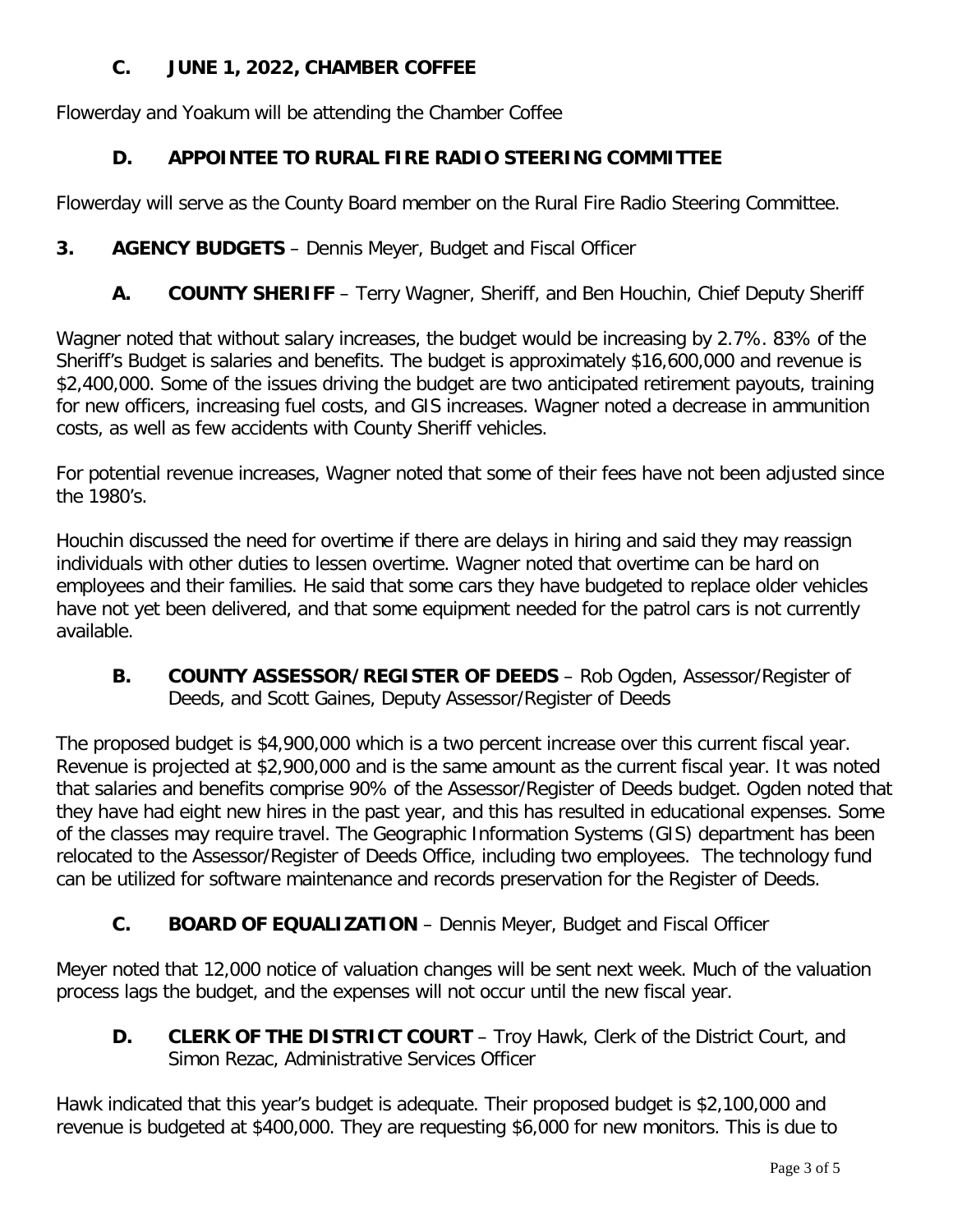electronic filing requirements. They are exploring American Rescue Plan Act (ARPA) funds to cover the cost of digitizing records contained on microfilm. Hawk said jury expense is down due to COVID. He has moved aa half time position to the Mental Health Board, resulting in an increase in that budget.

# **4. COVID-19 UPDATE AND RESPONSE**

No update was given.

### **5. ACTION ITEMS**

- **A. Recommendation from the Purchasing Agent and County Engineer to award a bid to Midwest Infrastructure, Inc. for repair of Culvert Maintenance 2022 (Phase II), Project No. 22-21. Bid No. 22-120. The estimated total cost to the County is \$1,167,531.05.)**
- **B. Authorize the Chair to sign a letter in support of a Federal Transit Administration (FTA) Bus & Bus Facilities and Low or No Emission Grants for StarTran's proposed Lincoln Multimodal Transportation Center (LMTC)**

Items moved forward on agenda.

## **6. CHIEF ADMINISTRATIVE OFFICER REPORT**

- **A. CLAIM FOR REVIEW: Voucher 765093 on Batch 280682 to Nebraska Industrial Refrigeration, dated May 20, 2022, for a total of \$2,980.00. This claim includes billing for services performed January 13, 2022. These claims are beyond the 90-day time period (see Neb. Rev. Stat. §23-135).**
- **B. REGULAR MEETING AND STAFF MEETING SCHEDULE FOR JUNE**
	- **1. June 9, 2022 (Lack of quorum)**
	- **2. Other potential cancellations**
- **C. JUNE 1, 2022, CHAMBER COFFEE**
- **D. APPOINTEE TO RURAL FIRE RADIO STEERING COMMITTEE**

Items moved forward on agenda.

# **7. DEPUTY CHIEF ADMINISTRATIVE OFFICER REPORT**

- **A. APPOINTMENTS TO LANCASTER COUNTY MENTAL HEALTH CRISIS CENTER ADVISORY COMMITTEE FOR THE TERM FROM JUNE 1, 2022, THROUGH MAY 31, 2025**
	- **1. TIM DOLBERG**
	- **2. KEVIN KARMAZIN**
	- **3. TIMOTHY LOPEZ**

Kristy Bauer said these nominations will need Board approval.